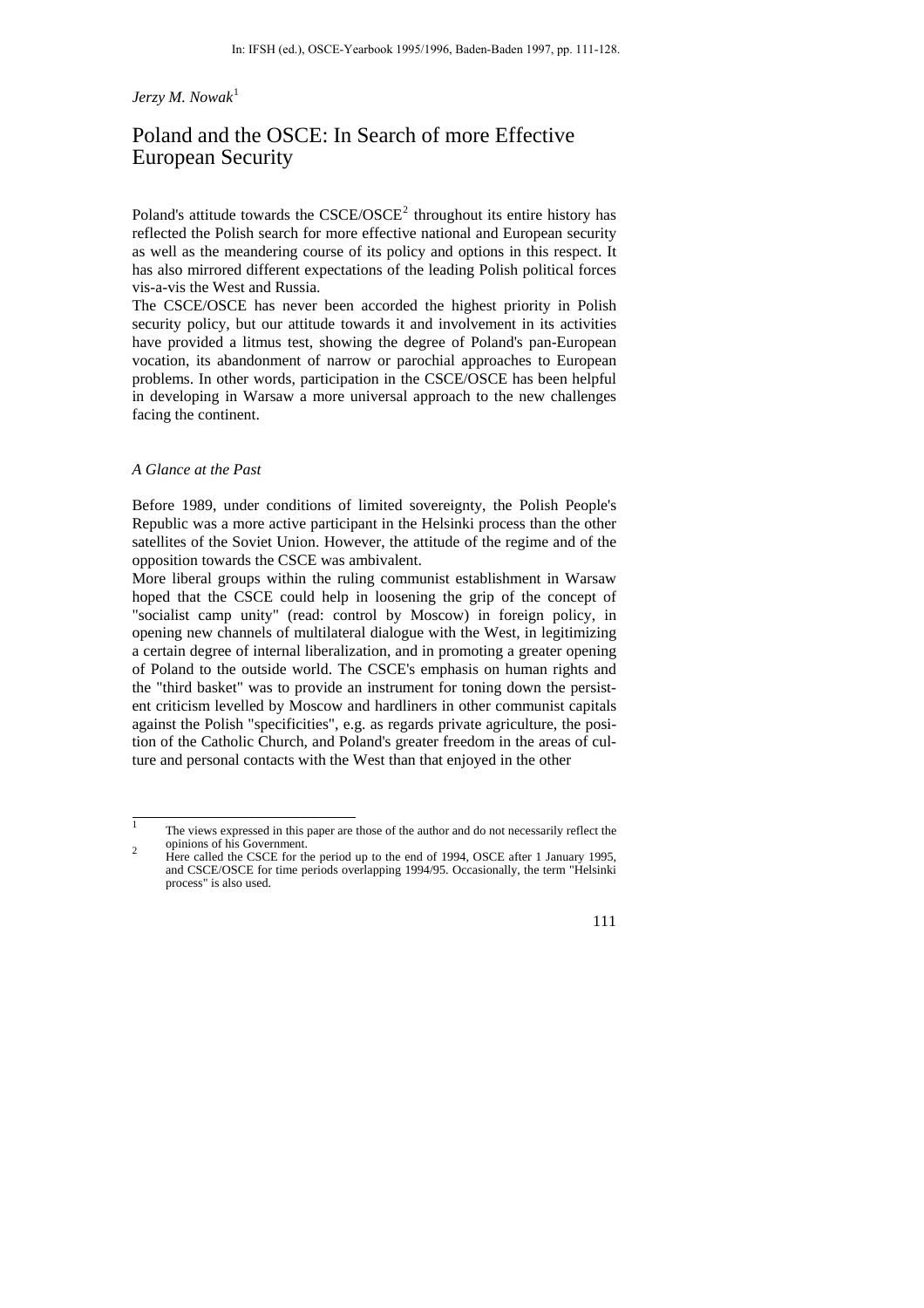"people's democracies". For obvious reasons these views were not presented in public but were pragmatically introduced internally in the implementation of the Helsinki Final Act decisions. The Ministry of Foreign Affairs in Warsaw and the diplomats involved in the Helsinki process tried their best, amidst uneasy conditions, to activate Polish participation in the CSCE, albeit in a way that would not provoke the Kremlin or affect the foundations of the system. These efforts were particularly evident in cultural and educational cooperation, increased personal contacts and intensified dialogue with the **West** 

On the other hand, conservative elements within the Polish United Workers' Party (Communist), feared that the CSCE's human dimension, and in particular the idea of the individual freedoms and of the free flow of people and information, could undermine communist dogmas, including Edward Gierek's concept of the "ideological and moral unity of the nation", and lead to the creation of more favourable conditions for the development of various forms of opposition activities. These fears were often expressed in public but were not decisive in the government's final attitude towards the CSCE, which was in turn a mixture of the two approaches.<sup>[3](#page-1-0)</sup>

The expectations and apprehensions of both groups within the elites of the *ancien régime* were in some sense realized. CSCE ideas promoted links with the West, contributed to the decline of the authoritarian system by encouraging democratic change through peaceful means, and helped to ease the Soviet grip over the Central European nations.

No picture of Poland's attitude towards the CSCE before 1989 would be complete without describing the position of the democratic opposition, which emerged prominently after  $1976<sup>4</sup>$  $1976<sup>4</sup>$  $1976<sup>4</sup>$  Here too the approach was ambivalent. On the one hand, the CSCE was associated with the danger of strengthening the status quo since Yalta, de facto approval of the concept of limited sovereignty, full legitimation of communist rule, and the risk that the Helsinki process might be treated as a substitute for developed contacts with Western structures, organizations and institutions. These fears were not fully justified, since the opposition underestimated the dynamic elements of the Helsinki process. They were, however, not surprising when one recalls that the CSCE decisions were in fact products of far-reaching compromises expressed sometimes in blurred language. It is enough to remember that, at

<span id="page-1-0"></span> <sup>3</sup> It is interesting to recall that the Polish negotiators of the Helsinki Final Act were later often objects of internal Communist Party criticism for "selling out the interests of socialism", in particular regarding provisions on national minorities (German context), passport policies, free flow of information ("Free Europe" context) etc. <sup>4</sup>

<span id="page-1-1"></span>The Polish opposition developed from large groups of dissidents and formed itself following food riots of June 1976. The protests against proposed changes to the constitution, the same year, legitimizing the "leading role" of the Communist Party and raising the alliance with the Soviet Union to a constitutional principle impelled large sectors of the "intelligentsia" to go into opposition too.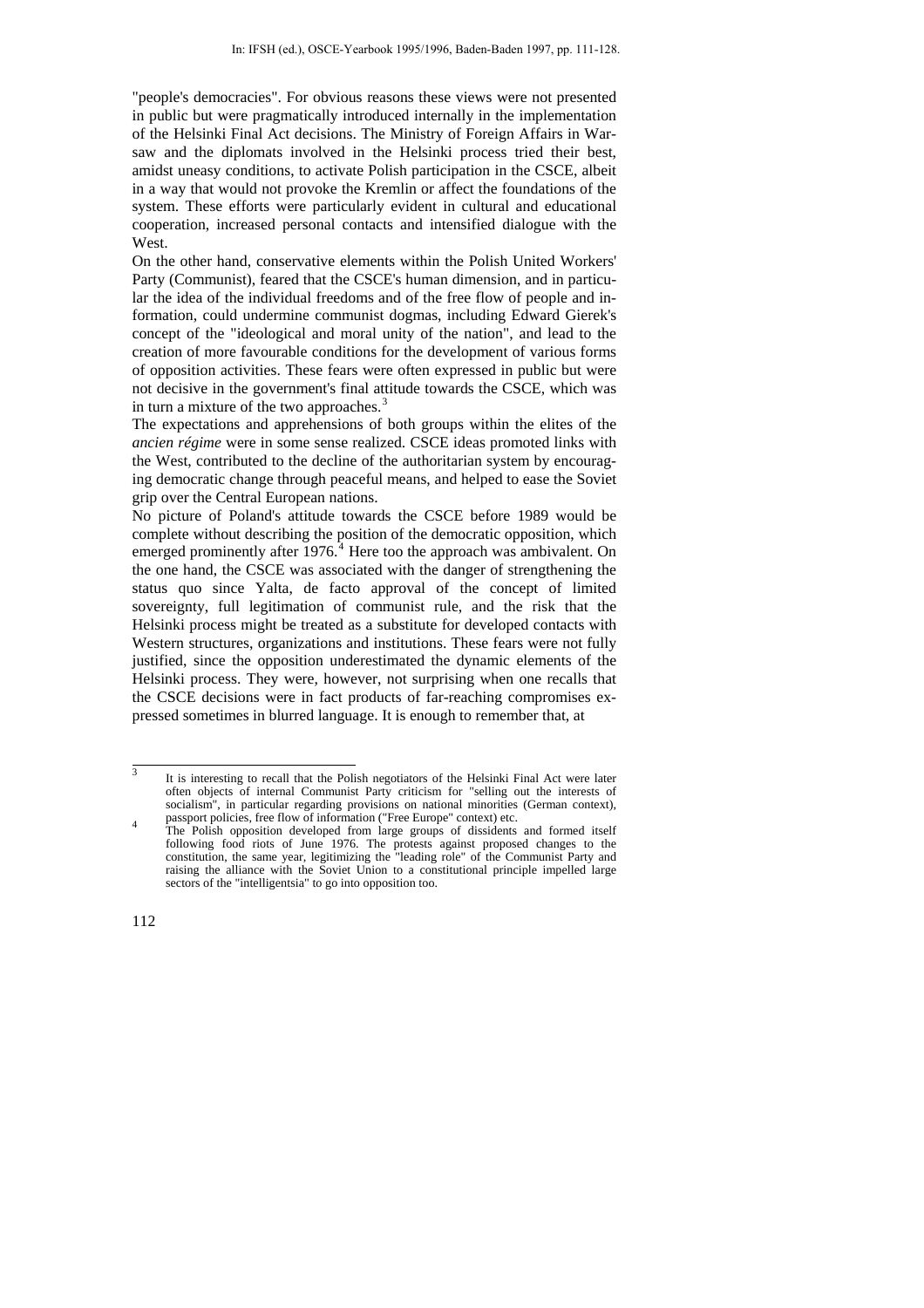Soviet insistence, the Helsinki Final Act nowhere mentioned the word "democracy" except in the name of the "German Democratic Republic".

On the other hand, many opposition activists, in particular lawyers, quickly understood that the Helsinki norms and decisions could well be used for the moral and political legitimation of opposition activities and for the enhanced protection of human rights. The establishment of the Polish Helsinki Committee after 1976 was a practical manifestation of this line of thinking.

The course of political developments strengthened the second tendency within the opposition. Fears regarding possible negative implications of the understanding reached between the USSR and the West paving the way to the CSCE (approval of the territorial status quo in return for more dynamic relations and interaction in "human dimension" issues and in arms control) proved to be exaggerated. Post-Yalta frontiers had indeed been strengthened and the severities of the East-West division had been slightly reduced, but the communist regimes did not gain legitimacy. What is more, the Polish case demonstrated that, thanks to the CSCE, a "new spectre was haunting Europe", this time not the spectre of communism but of human rights, in particular individual political liberties and the free flow of people and ideas, "thus revealing to the world the true nature of Communist regimes".<sup>[5](#page-2-0)</sup> Communism's restrictive character and economic ineffectiveness became even more apparent to the public at large.

The way in which the CSCE operated, based as it was on the rule of consensus, made it impossible to respond to and condemn the "state of war" in Poland declared on 13 December 1981. This was evident at the CSCE Followup Meeting in Madrid, which opened on 9 February 1982. The NATO states sharply criticized the introduction of martial law in Poland, but left the Jaruzelski regime a way out by presenting conditions for a return to normal relations, which included the repeal of martial law and the resumption of reforms. The Polish delegation at that meeting, under internal Soviet threats to wreck the Helsinki process, tried to limit the time devoted to criticizing the "state of war" by resorting to procedural tricks aimed at preventing open and prolonged criticism by the Foreign Ministers.<sup>[6](#page-2-1)</sup> This provoked sharp reactions all over Europe, further increasing the isolation of the martial law regime in Warsaw.

<span id="page-2-0"></span> <sup>5</sup> Victor-Yves Ghebali, European Security in the 1990s: Challenges and Perspectives, New York/Geneva 1995, p. 144. The use of the "human rights" term in this context may be somewhat misleading. The then communist states accepted verbally this notion, but were trying to give within it a priority to economic, social and cultural rights, as opposed to individual freedoms. <sup>6</sup>

<span id="page-2-1"></span>For a detailed description of this incident see: Jan Sizoo and Rudolf Th. Jurrjens, CSCE Decision Making: The Madrid Experience, The Hague/Boston/Lancaster 1984, pp. 197- 203.

<sup>113</sup>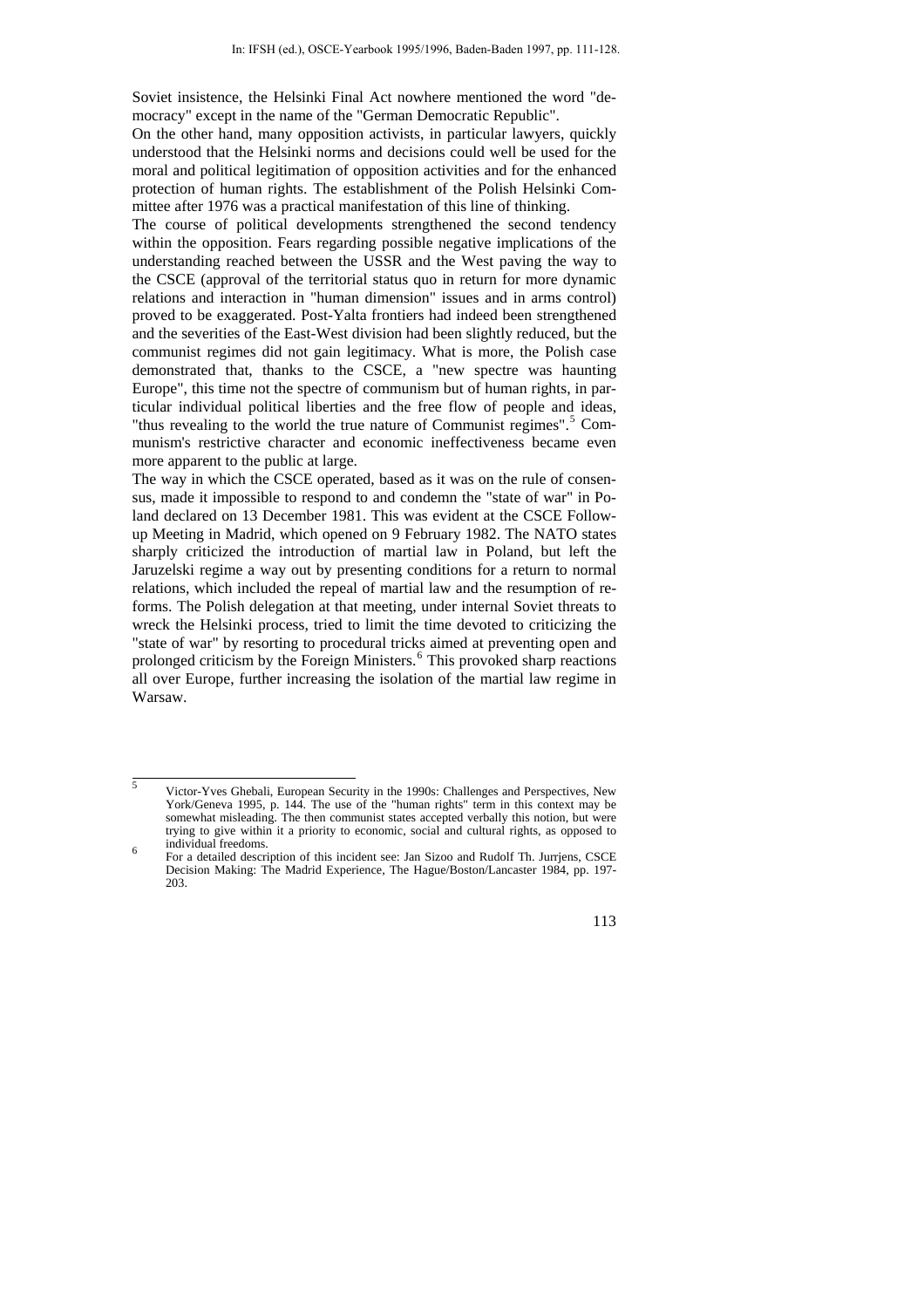At the same time, the democratic opposition was engaged in a behind-thescenes lobbying effort in Madrid, presenting factual reports on the repressions in Poland and urging Western states to raise this issue under all possible items of the agenda, such as human rights protection, freedom of con-tacts, flow of information, trade union liberties etc.<sup>[7](#page-3-0)</sup> It is difficult to evaluate the effectiveness of this action, but it contributed to more concrete criticism of the martial law situation and led to a number of decisions, including a call for greater freedom for trade unions.

Altogether, the Madrid Meeting did play a part in widening international criticism of the curtailment of human rights in Poland without severing contacts and dialogue at a time of a dramatic deterioration in East-West relations as a result of the Polish crisis. This fact made it possible to exert greater pressure on the martial law regime and to extract certain concessions from it in form of new CSCE commitments.

In summary, the following elements should be pointed out when considering the CSCE's impact on Polish national interests before 1989:

- (a) The norms laid down in the Decalogue of Principles contained in the Helsinki Final Act buttressed the validity in international law of Poland's Oder-Neisse frontier and facilitated its subsequent ultimate recognition in 1990.
- (b) Even if in only a limited way, the CSCE restrained the employment of repressive measures against the Polish opposition and the imposition of restrictions on contacts with the outside world (something partic-ularly evident during the last years of the Gierek regime).<sup>[8](#page-3-1)</sup>
- (c) The CSCE dented the communist bloc's dogma of continuing ideological struggle, which in fact was a Soviet-prescribed instrument of selfisolation from the West.
- (d) The Helsinki process hindered the imposed Sovietization of culture and facilitated the de facto legitimation of an opposition.
- (e) The CSCE gave Poland, like the other Soviet satellites, wider insights along with opportunities to contribute to military and arms control agreements between the USSR and the West.

<span id="page-3-0"></span> <sup>7</sup> This action was organized and coordinated by the "Solidarity" Office in Brussels, mainly by two activists: the Head of the Office, Jerzy Milewski, and a young academician, Jan Zielonka. <sup>8</sup>

<span id="page-3-1"></span>For instance, an amnesty in July 1977 which released more than 20,000 prisoners, in order to release with them a dozen members of the nascent opposition, gave the Head of the Polish delegation to the Belgrade CSCE Follow-up Meeting an opportunity to show this event as a striking evident of his government's attitude towards human rights (verbatim: CSCE/BM/VR.6, p. 22). For more on this subject see Adam D. Rotfeld, A Polish View, in: R. Davy (Ed.), European Détente: A Reappraisal, London 1992, p. 178.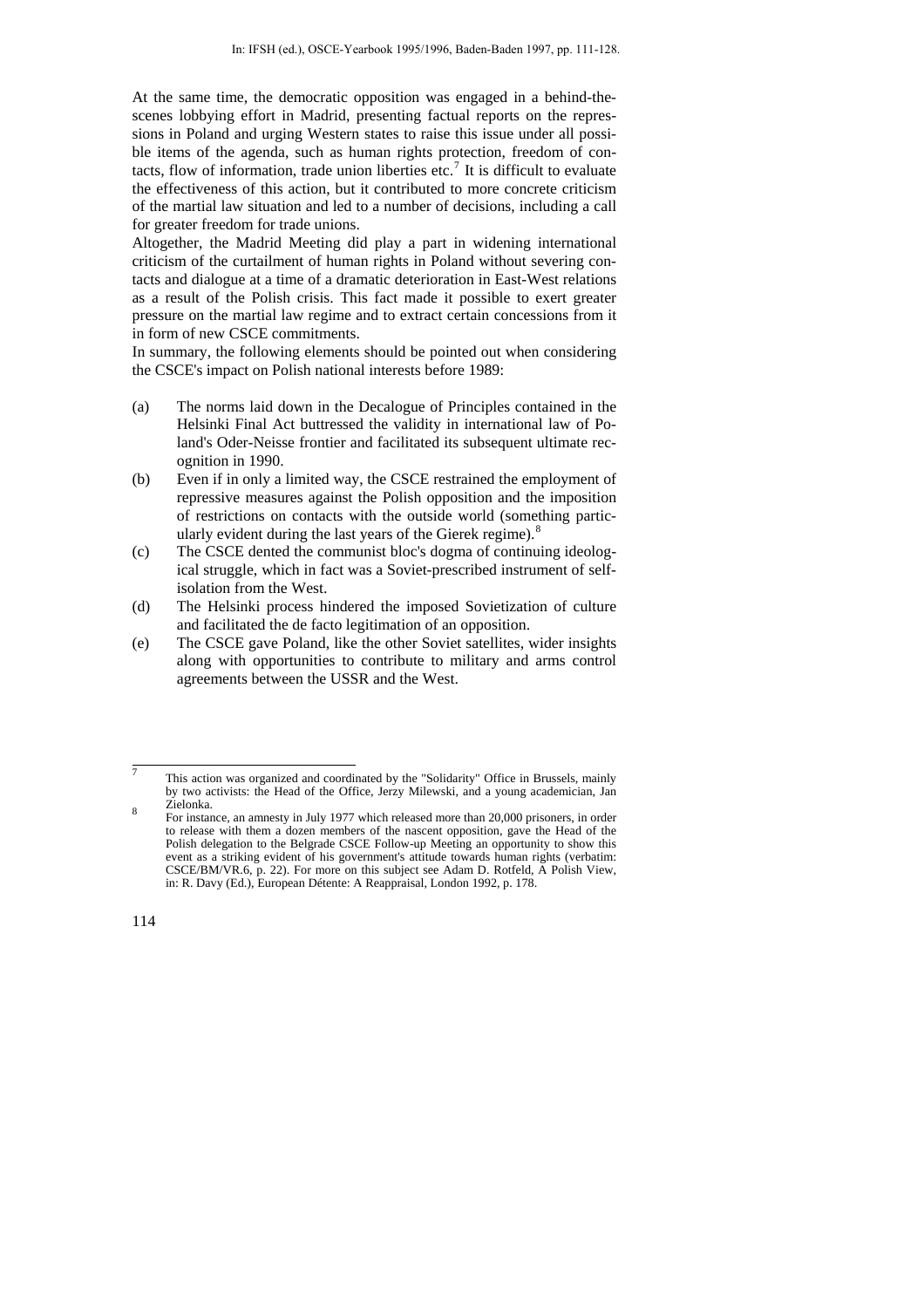These are contributions that are difficult to quantify but which, all in all, helped to advance Poland's objective interests in a difficult period of lost or limited independence. They broadened the scope of sovereignty enjoyed by the Polish people and helped preserve the identity of its culture. Finally they contributed to the process of Poland's recovery as a sovereign and democratic nation at the end of the 1[9](#page-4-0)80s.<sup>9</sup>

#### *Evolution of the Polish Approach to the CSCE after 1989*

With the end of the Cold War, Poland's considerable contribution to the CSCE/OSCE has been maintained and even increased, but Warsaw's perception of the process and later of the Organization has evolved. First of all, Poland became an actor rather than an object in the process of political change involving the CSCE. Remarkably soon, new and far-reaching foreign policy objectives were set, namely, recovery of full sovereignty, gradual integration into the Western world, equal security for all countries in the region, and removal of East-West divisions.

However, some of the early initiatives, hastily formulated under new conditions and in a mood of euphoria, were more like "ambitious experiments" than realistic objectives, and were sometimes "at odds with the mainstream security thinking of the West".<sup>[10](#page-4-1)</sup> For example, in early 1990 Poland proposed the creation of a Council of European Cooperation within the CSCE. This was followed by a more developed Czechoslovak proposal calling for the dissolution of both NATO and the Warsaw Pact and suggesting a treaty on European security under the aegis of the CSCE.

Animated by hopes that the CSCE would help to protect their newly acquired independence and further the process of liberating the region from Soviet domination, Poland and the other Central European states actively supported the Helsinki process. As a result, in early 1991 two CSCE institutions were established in Central Europe: the Secretariat in Prague and the Office for Free Elections in Warsaw (now the Office for Democratic Institutions and Human Rights - ODIHR). The rationale behind this decision was to forge a closer tie between the fragile new democracies and the CSCE and, in this way, send the right signal to the USSR in the event of the emergence of neoimperialist tendencies in Moscow.

This view started to change in pace with events. The dissolution of the Soviet Union and the natural demise of the Warsaw Treaty Organization, as well as the increased professionality of the new democratic elites in the foreign

<span id="page-4-1"></span><span id="page-4-0"></span>ry), in: The Polish Quarterly of International Affairs, No. 2/1995, p. 36-37.<br>Jan Zielonka, Security in Central Europe, in: Adelphi Paper 272, London 1992, p. 33.



 <sup>9</sup> See Jerzy M. Nowak, OSCE - between Expectations and Realities (on Its 20th Anniversa-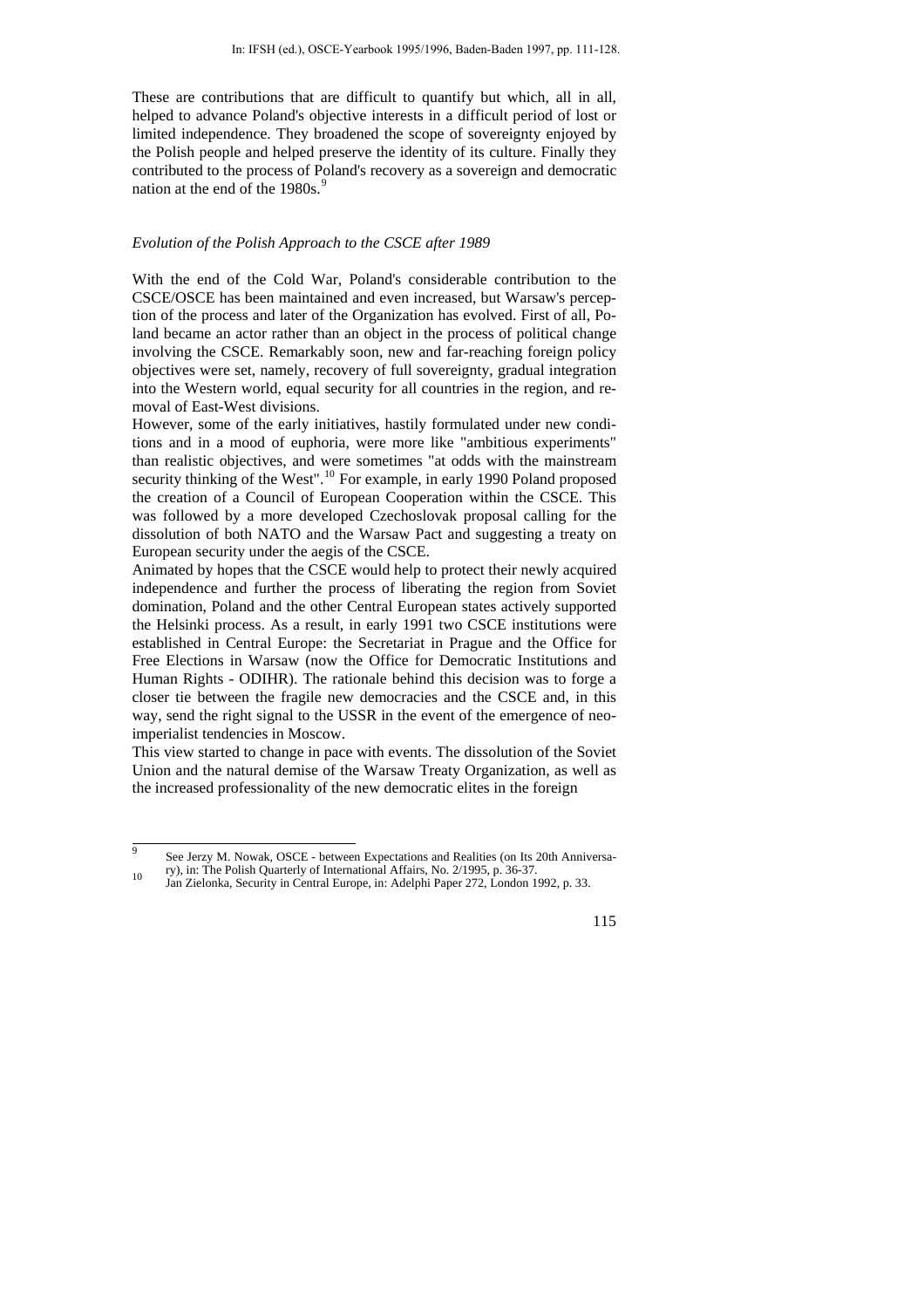policy area quickly led to new and more mature security policy options. An early, hypothetical option to reform profoundly the Warsaw Pact and convert it into an alliance based on partnership relations lacked any realistic hope of success owing to the historic experiences of the preceding 45 years. Similarly, another option, based on a neutrality or a non-alignment concept, had no chance in a country located between major European powers. There was a consensus that both possibilities would lead to a "grey zone" or "buffer state" status, with all the related negative implications, including a high degree of destabilization in the region and on the continent. As a consequence, in 1992 a political document, approved by the President and the government, was issued under the title "Basic Assumptions of Polish Security Policy", clearly stating Poland's aim of joining Western European and trans-Atlantic structures.

This policy, which concentrated on the European Union, Western European Union and NATO, diminished proportionally the role played by the CSCE among Polish international security objectives. There was a deep belief among many politicians in Warsaw and other Central European capitals that the CSCE had already fulfilled its goals, specifically when Russian forces were withdrawn, the sovereignty of the Central and Eastern European states was formally recognized in bilateral treaties with the Soviet Union, and the Warsaw Treaty Organization was dissolved more smoothly than had been expected. Although not stated in public, there were no illusions that the CSCE had the potential to offer so-called "hard security guarantees" or to serve as a collective security structure. Its impotence (like that of other international bodies) in Yugoslavia only served to strengthen those feelings. These views were soon revised when the ethnic conflicts showed the necessity of a pan-European organization to prevent them. Furthermore, the NATO enlargement process proved to be slower than expected.

Another problem also emerged to affect the value of the OSCE to the new Polish governing establishment. Warsaw's diplomatic efforts to secure NATO membership have shown that these efforts need to be accompanied by the parallel elaboration of a new formula defining Russia's place and role in the new European security order. Assuming that there is no prospect in the mid-term for the admission of Russia, Ukraine and Belarus to NATO, the OSCE could become an instrument allowing those countries to meet their international security needs and to participate in shaping European security. For this reason, after some initial vacillation on the part of the Solidaritydominated governments, the OSCE began to play a more independent role in Polish policy.

Understanding the complementarity of the policy towards NATO and the EU, on the one hand, and to the OSCE, on the other, in fact required the re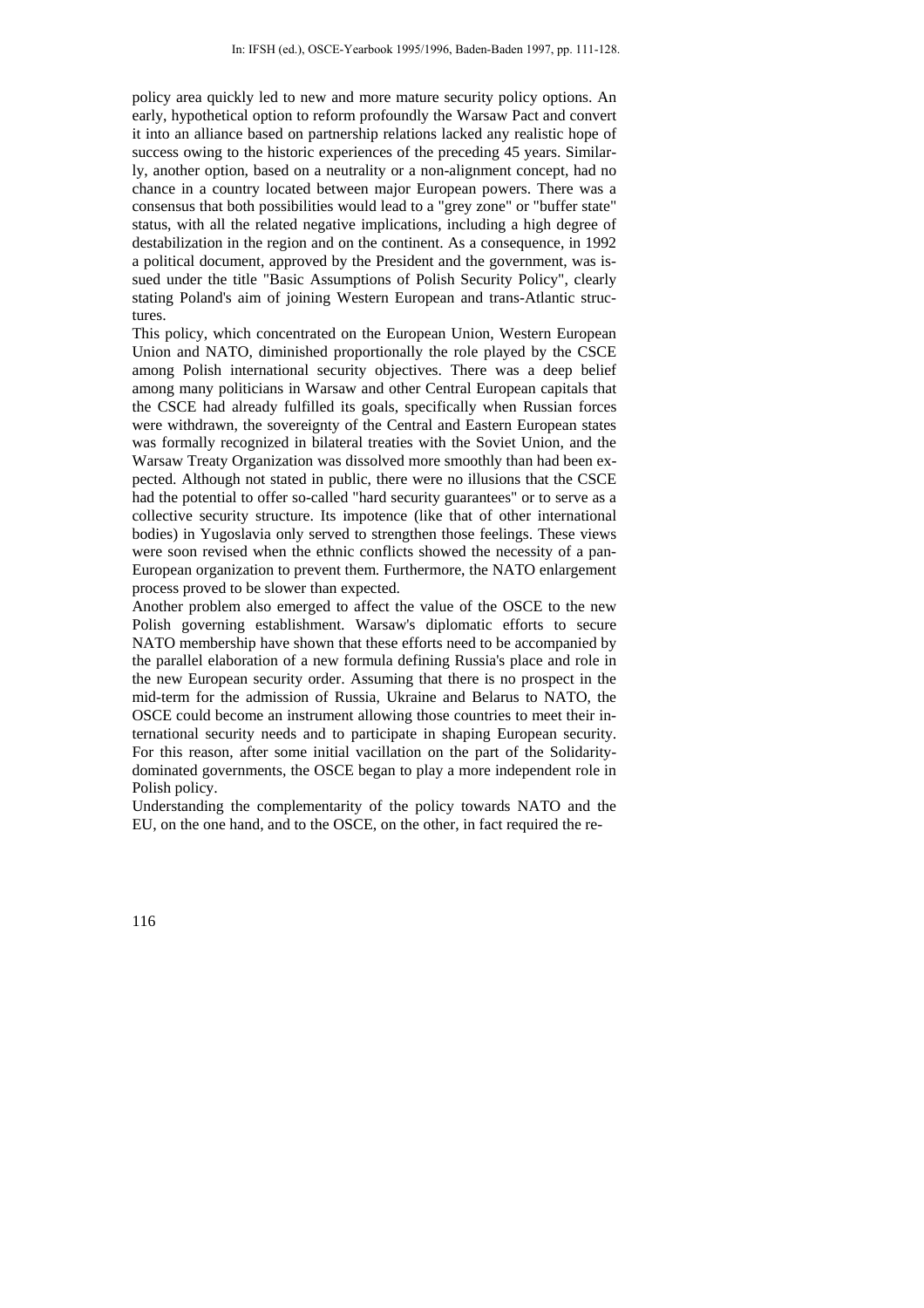jection of two extreme currents of thought regarding the Polish approach to the OSCE:

1. One view saw Polish engagement in the OSCE as a waste of energy, which needed instead to be concentrated on joining NATO. This view held that the OSCE would not use military force to defend the security of the Polish state in case of aggression and was therefore useless. The first of these arguments was gradually refuted by the facts of life: failing the proper development of the OSCE, it is unlikely that Poland will be admitted into NATO. The second view, apart from neglecting "soft security guarantees", fails to appreciate that the OSCE may be useful in strengthening security and stability in its immediate environment, in particular in the East.

2. The second line of thinking, anchored in the idea of a neutral Poland, advocated making the OSCE the priority in Polish security policy. This, too, was a none-too-prudent counsel since it sent the wrong signals to the West and Russia about Poland's commitment to joining Euro-Atlantic and European structures, as well as not making it any easier to find a lasting, democratic solution to Moscow's aspirations regarding Russia's role in Europe.

While the objective importance of the CSCE had somewhat modified and even diminished in the beginning of the 1990s, Polish activity in Vienna did not decrease. Priorities within the CSCE, however, shifted towards arms control, confidence- and security-building measures and human rights in general. The OSCE was treated more modestly, but still as an instrument for developing a more stable military order in Europe that might also be helpful in stabilizing the areas east of Poland, including the Kaliningrad district. The role of the CSCE in tackling new security challenges in Europe also became an object of interest and study in Warsaw.

New interests came to light both in Vienna and at the Helsinki Summit in 1992. In Vienna, Polish diplomacy played a leading role in drafting the Vienna Document 1992 on Confidence- and Security-Building Measures (Polish initiatives in the arms control area will be treated separately; see below). In Helsinki, Poland contributed to the decision setting up the CSCE Forum for Security Cooperation and to the mandate allowing the CSCE to engage in peacekeeping activities.

Poland also took an active interest in CSCE/OSCE's conflict prevention and crisis management activities, in particular on the territory of the former Soviet Union. A new instrument devised by the CSCE - long-term missions in the field - provided an opportunity for concrete involvement, giving Poland and other Central European states a unique chance to participate in stabilizing efforts east of their borders. Accordingly, Poland was for a long time the largest single contributor to the staffing of CSCE/OSCE long-term missions. A group of specialists, civilian and military, has been assembled, who have participated, often in a prominent capacity, in OSCE missions, particularly in

117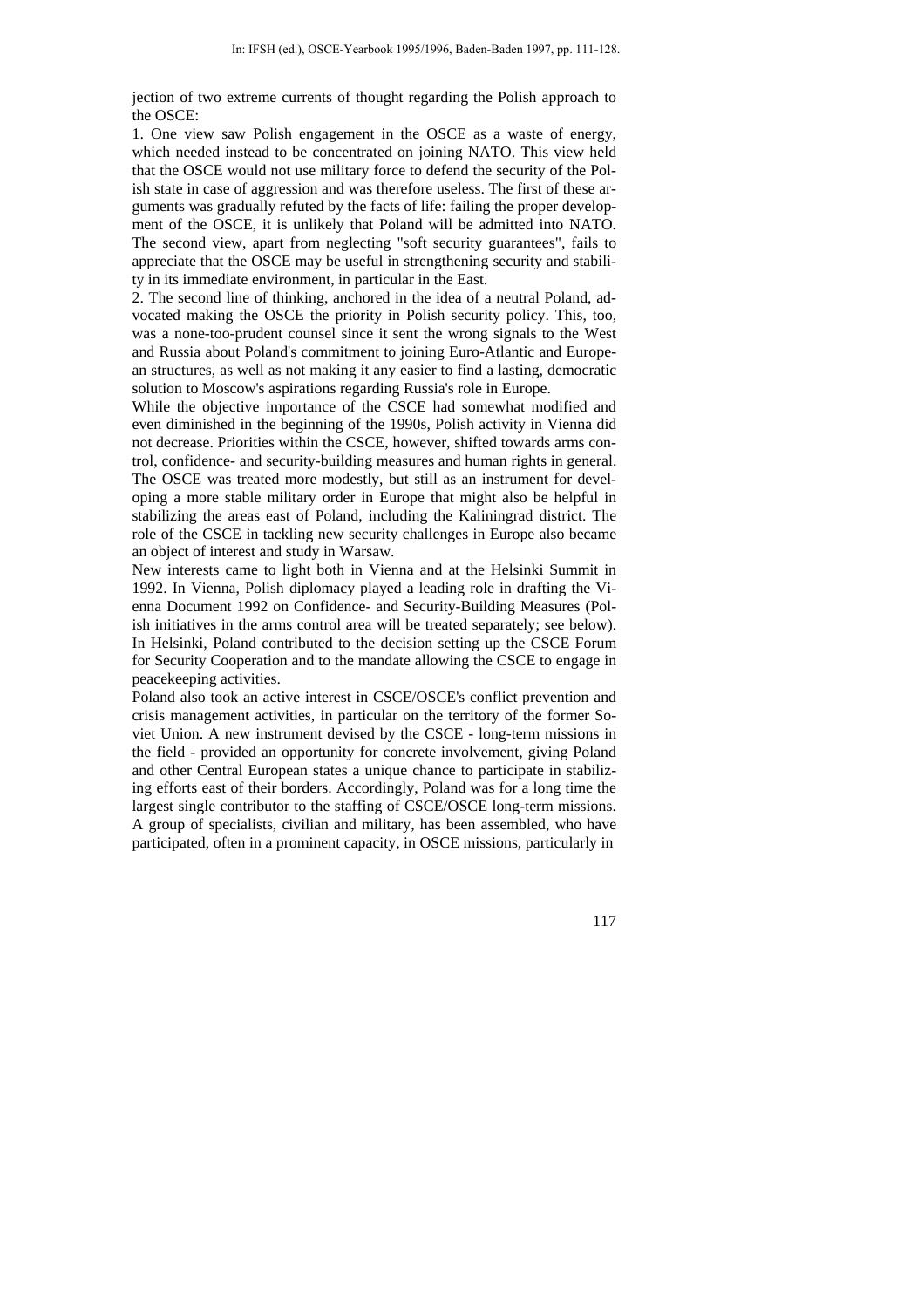countries where at the time Poland had no diplomatic or consular representations - for example, in Georgia, Tajikistan or Macedonia. A Pole has also served with the OSCE Assistance Group in Chechnya.<sup>[11](#page-7-0)</sup> Twice, high-ranking Polish diplomats have been entrusted with important missions: in 1992/93 Dr. Adam Daniel Rotfeld (Director of the Stockholm International Peace Research Institute, SIPRI) acted as Personal Representative of the CSCE Chairman-in-Office in the conflict over the Trans-Dniester region<sup>[12](#page-7-1)</sup>, and Ambassador Stanislaw Przygodzki was active in the same capacity in the conflict in and around Nagorno-Karabakh (he also organized the CSCE office for that mission in Tbilisi).

Poland was also actively involved in the protracted negotiations over Moscow's request for the endorsement of its "peacekeeping operations", sometimes conducted under the aegis of the CIS, but with limited participa-tion by CIS members, near Russian borders.<sup>[13](#page-7-2)</sup> Poland's primary concern in this extremely delicate case - like the concern of Ukraine, the three Baltic states and Turkey in particular - was to find a proper balance between the requirements of stability and the strengthening of the independence and sovereignty of the newly independent states born on the territories of the former USSR. Poland was not against the Russian offer to use its peacekeeping forces but wanted clear guarantees of OSCE control over such CIS-sponsored "peacekeeping operations" and the establishment of a strong linkage to the development of the political process in the country receiving these operations as well as arrangements for winding them up and withdrawal of Russian troops. The protracted Russian involvement in the Chechen war and certain ambiguities in Moscow's position regarding the extent of possible CSCE control over such operations caused the de facto suspension of the negotiations.

Nor were other areas of OSCE activity neglected by Poland. As host country to the Office for Democratic Institutions and Human Rights (ODIHR), Poland has consistently endeavoured to strengthen the position and mandate of that Office. Establishment of ODIHR in Warsaw has made the Polish capital one of the centres - alongside Vienna, Prague and The Hague - of OSCE activities. Warsaw has become a hub of multilateral initiatives in the field of

<span id="page-7-0"></span><sup>&</sup>lt;sup>11</sup> Out of around 70 persons serving in eight OSCE missions in the field, ten were Polish nationals. See: Adam Halacinski, OSCE Long-Term Missions, in: The Polish Quarterly of

<span id="page-7-1"></span><sup>12</sup> International Affairs 2/1995, pp. 165-190.<br>
See his reflections on his Mission: Adam Daniel Rotfeld, In Search for a Political Settlement - the Case of Conflict in Moldova, in: The Challenge of Preventive Diplomacy.<br>The Experience of the OSCE. Stockholm 1994.

<span id="page-7-2"></span>The Experience of the OSCE, Stockholm 1994.<br>
13 This idea is known in the OSCE under the title: Further Development of the Capabilities of the CSCE in Conflict Prevention and Crisis Management, cf. CSCE Budapest Document 1994, Towards a Genuine Partnership in a New Era, in: Helsinki Monitor 1/1995, pp. 79-106, here: p. 87. See also: J.M. Nowak, The OSCE, in: T. Findlay (Ed.), Challenges for the New Peacekeepers, SIPRI Research Report No. 12, Oxford 1995.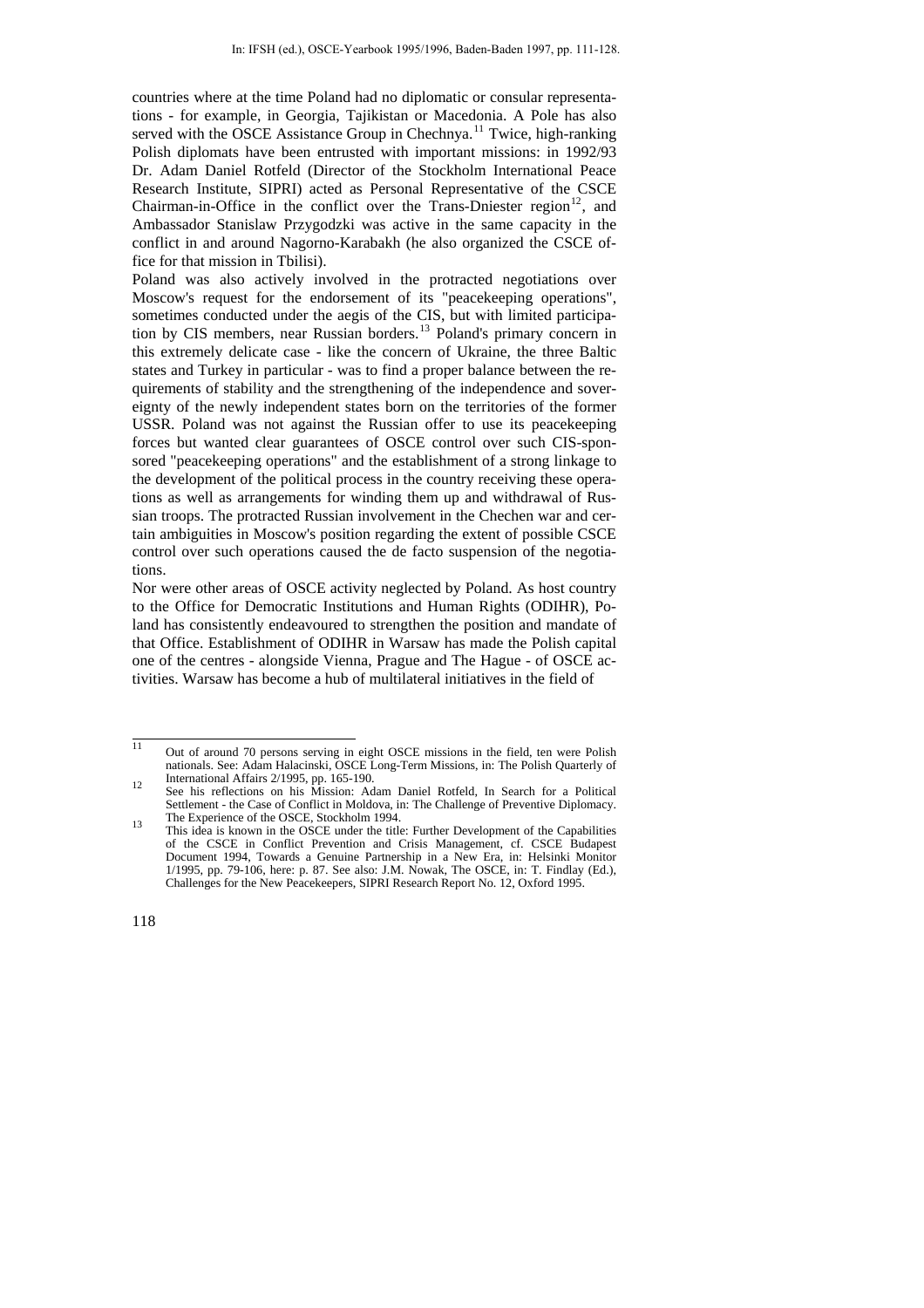human dimension issues, in particular concerning free elections and building of democratic institutions in the newly emerged states.

Polish diplomacy has also sought to use the possibilities of the OSCE to mitigate the negative implications of the Schengen agreement for human contacts in Europe. This agreement, eliminating border controls between a number of European Union member States, has produced new hardships for neighbouring countries, which in turn believe that new inequalities and lines of division are in fact being re-created in Europe. A Polish proposal on this question, tabled at the Budapest Review Conference in autumn 1994, was aimed at eliminating obstacles to travel between States, improving human contacts, combating negative stereotypes regarding foreigners and doing away with instances of degrading treatment at border crossings.[14](#page-8-0) The Polish proposal was supported by a broad coalition of former communist states. It is an irony of history that former totalitarian and authoritarian states, now new democracies, had to use a language almost identical to that of the West in the 1970s, directed at that time against restrictive communist practices, and to ask Western states for greater understanding and more help in the realm of human contacts and free travel. The negotiations in Budapest were difficult. Apart from general promises to "further encourage and facilitate human contacts" and to "refrain from degrading treatment and other outrages against personal dignity" in the case of travelling citizens of other States, this effort has not produced much in the way of concrete results, owing to Western re-luctance.<sup>[15](#page-8-1)</sup>

Poland's role and importance in the OSCE have been enhanced by its tradition of involvement, its authorship of a number of initiatives, notably in the military and cultural dimensions, its participation in a consultation system (specifically the Visegrád Group), its contacts with European Union, NATO and CIS nations, and the presence of Polish nationals in influential posts in a number of OSCE institutions. Thanks to its active role, Poland has won itself a place in an informal group consisting of ten or twelve of the most active and influential states in the Organization. Not being a power, Poland has to persist in an almost daily effort in every field to maintain and strengthen its position.

<span id="page-8-0"></span> <sup>14</sup> Cf. Improvement of cultural, educational and human contacts, CSCE/BC.10, Budapest, 22 November 1994. It was also sponsored by: Albania, Bulgaria, Croatia, The Czech Republic, Estonia, Georgia, Hungary, Kyrgyzstan, Latvia, Lithuania, Moldova, Romania, Russian Federation, The Slovak Republic and Turkey.<br>15 CSCE Budapest Document 1994, cited above (Note 13), p. 101.

<span id="page-8-1"></span>

<sup>119</sup>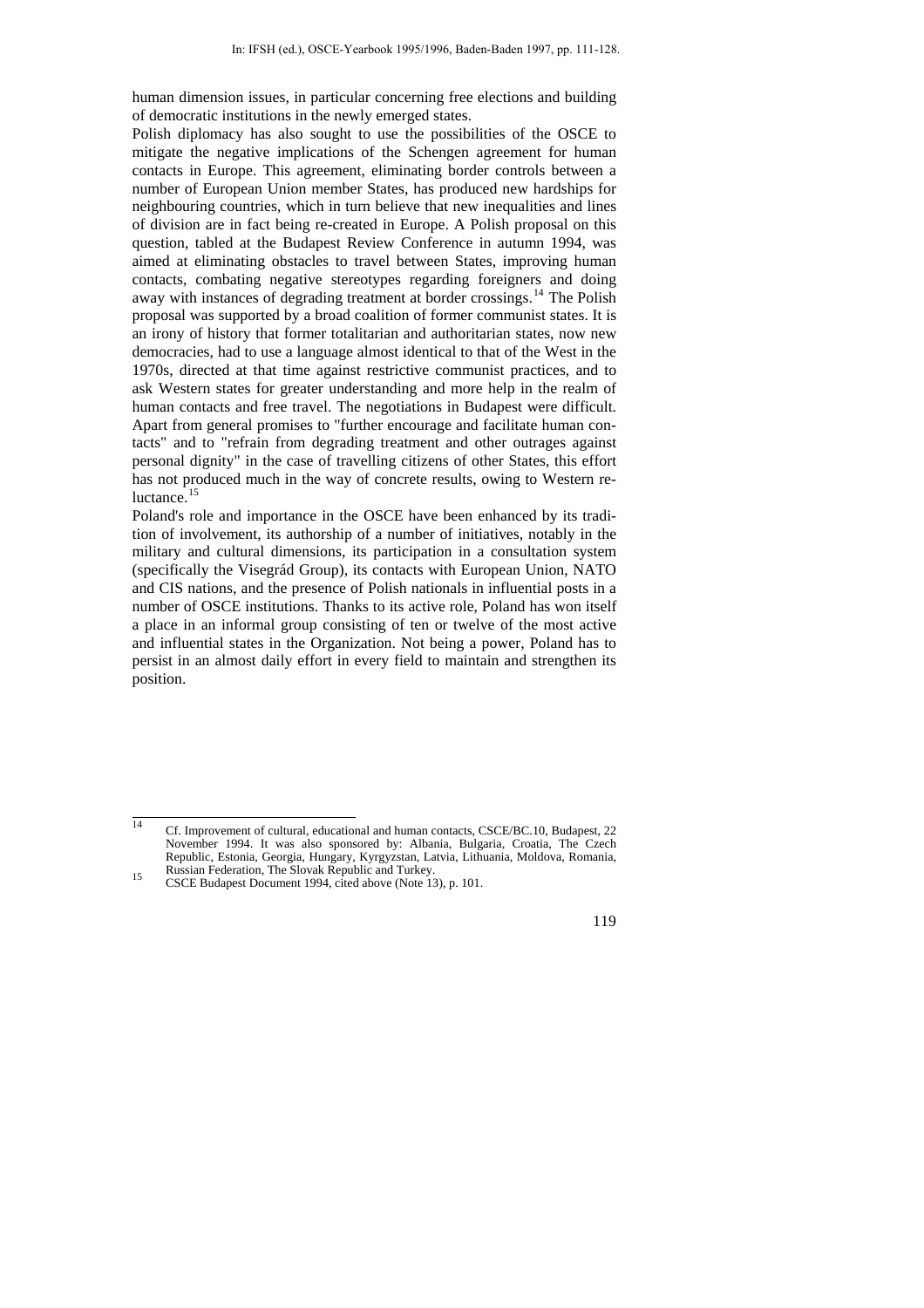### *Arms Control Activities*

Arms control has become a Polish "speciality" in the OSCE and, as such, merits somewhat greater attention.

The rapid emancipation of Hungary and Poland in terms of national security shortly before and just after the wave of democratic revolutions of 1989, and later more gradually of Czechoslovakia, Bulgaria and Romania, increased these countries' general level of activity in the arms control area as a new means of military stabilization and as an instrument for overcoming the division of the continent. The main focal point of this activity was the CSCE through the arms control negotiations conducted within its framework.

The new and independent strategic thinking on the part of Poland and Hungary was reflected in a number of cases, particularly in separating Central Europe from a strategic military union with the USSR in the future CFE Treaty regime and in establishing a link between the CFE negotiations and the CSCE.<sup>[16](#page-9-0)</sup> The objective was clear: to emphasize that the CFE negotiations, regardless of initial intentions and in spite of their composition (NATO and WTO states only) were not bloc-to-bloc talks but an undertaking by a number of individual, militarily significant states in Europe. Thanks to Polish and Hungarian efforts, the CFE negotiations, which started out as a bloc-tobloc exercise, ended almost as a trilateral one: NATO - USSR - other WTO members. The link with the multilateral Helsinki process was reflected in the Preamble of the Treaty, which clearly states that its signatories are "guided by the objectives and the purposes of the Conference on Security and Cooperation in Europe, within the framework of which the negotiation of this Treaty was conducted".[17](#page-9-1)

Some similarities between the CFE and the Open Skies regimes are also worth mentioning. The principles of individual participation and of linkage with the CSCE were also secured thanks to the efforts of the new democracies. For Poland, the Open Skies regime has a fourfold significance: by helping to improve confidence, it strengthens regional security; it facilitates effective monitoring of the military situation in the vicinity of Poland's borders, in particular those to the East; it promotes access to sophisticated surveillance techniques; and it opens up prospects of using the Treaty's potential for the protection of the environment.

New challenges and dilemmas in the politico-military sphere have called for a search for new military stability criteria and disarmament formulas as well as for a conceptual debate leading to the formulation of a new arms control

<span id="page-9-0"></span> <sup>16</sup> For more on Polish thinking on this subject see: Jerzy M. Nowak: The CFE Treaty in the

<span id="page-9-1"></span>Post-Yalta System, in: The Polish Quarterly of International Affairs 2/1994, pp. 85-106.<br>17 For the text see: Treaty on Conventional Armed Forces in Europe, in: Arie Bloed (Ed.), The Conference on Security and Co-operation in Europe. Analysis and Basic Documents, 1972-1993, Dordrecht/Boston/London 1993, pp. 1223-1253, here: p. 1223.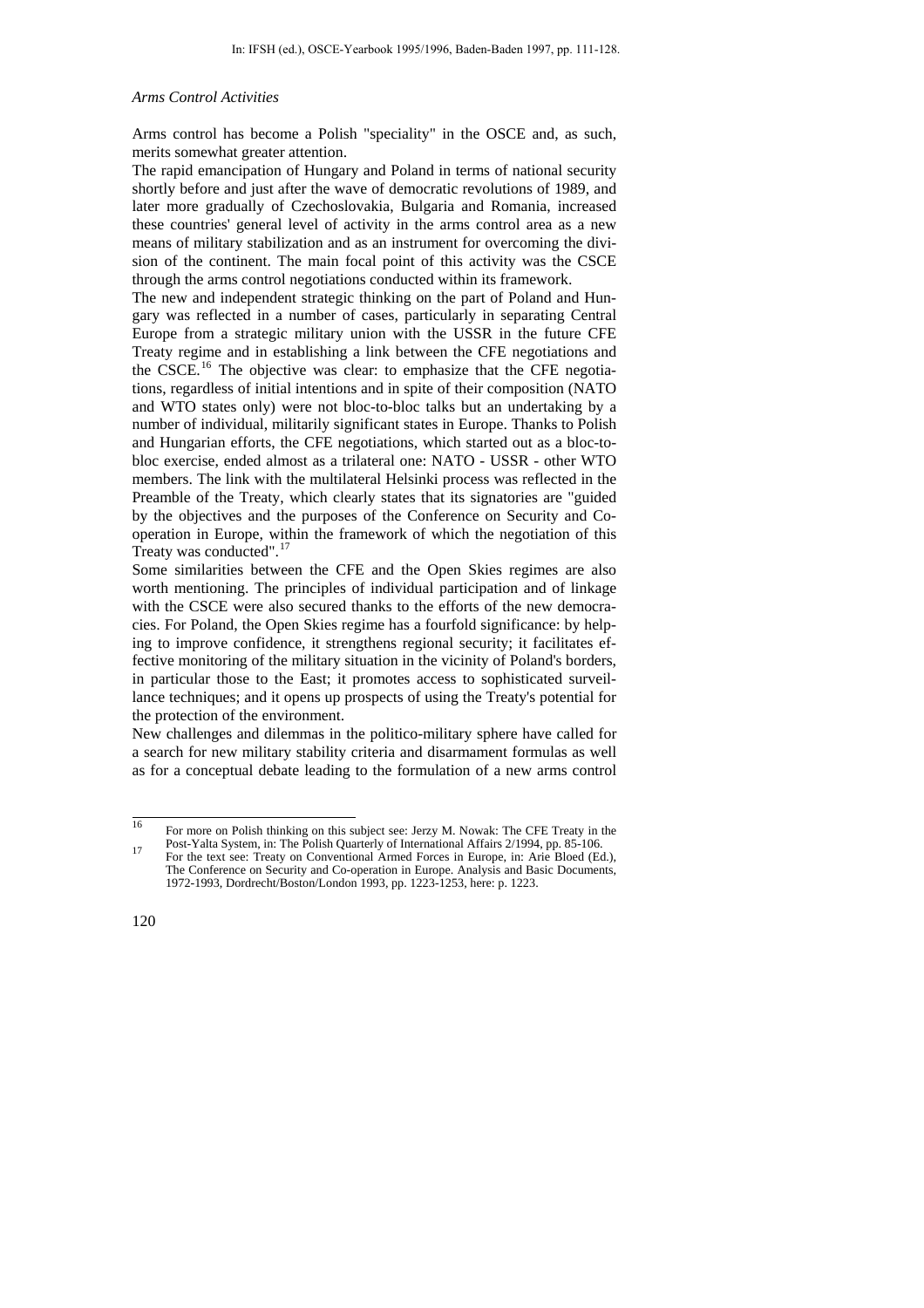agenda. Poland has been active in this intellectual effort too.<sup>[18](#page-10-0)</sup> The development of the concept of the structural inability to launch a surprise attack has been particularly important to Poland because of the country's strategic location and the geo-strategic uncertainties to the east of its borders. When it joins NATO, Poland - in its own and Europe's interests - must not become a front line state. This requires participation, together with all its neighbours regardless of their alliance allegiances, in a common regional regime, based on security- and confidence-building, that rules out the possibility of using offensive capabilities. The hope in Warsaw has been that such a regional undertaking, closely integrated within the CSCE/OSCE framework, would result in a more positive perception of NATO enlargement by states that cannot count on admission to the Alliance.

The proper place for identifying this problem and pursuing a conceptual discussion of how to tackle it has been the CSCE/OSCE, which is a kind of political guardian of existing arms control agreements, a venue for the negotia-tion of new ones, and an instrument for monitoring implementation.<sup>[19](#page-10-1)</sup>

Polish involvement in OSCE arms control endeavours has developed along two major lines: in the current activities of the Forum for Security Cooperation, aimed at reinforcing stability and security through arms control and disarmament, and in the search for a new arms control agenda.

The following illustrative list of Polish initiatives and activities within the Forum shows not only the country's imaginative contributions but also its priorities and the importance it attaches to this field:

(a) The negotiations on the development of the Vienna Document on Confidence- and Security-Building Measures (CSBM) in 1992 and 1994 were directed by Polish coordinators. In 1993 a comprehensive proposal of the Visegrád Group and Ukraine was drawn up on the initiative of Poland.<sup>[20](#page-10-2)</sup> This was the most comprehensive and forward-looking proposal, as it tackled *inter alia* the question of improving the implementation of existing CSBM provisions and of enhancing their effectiveness in crisis situations;

(b) Poland was the first country to submit one of the four proposals that were to become the basis of negotiations on a Code of Conduct on Politico-Military Aspects of Security.<sup>[21](#page-10-3)</sup> Many Polish ideas were incorporated in the Code approved in December 1994 in Budapest. For example, article 5 of the

European Community, Turkey, Austria and Hungary.

<span id="page-10-0"></span> <sup>18</sup> For more on this subject see: Jerzy .M. Nowak, The Challenges and Future of Conventional Arms Control in Europe: A Polish Viewpoint, in: The Polish Quarterly of

<span id="page-10-1"></span>International Affairs 4/1994, pp.  $1-32$ .<br>See the presentation by OSCE Secretary General Wilhelm Höynck at the Royal Institute

<span id="page-10-3"></span><span id="page-10-2"></span>of International Affairs: The CSCE in the New Europe, 18 May, 1994, London.<br>21 Cf. CSCE/FSC/SC. 13, 31 March 1993.<br>21 Proposal by the Delegation of Poland: CSCE Code of Conduct in the Field of Security, CSCE/FSC/SC.5/Rev. 1, 18 November 1992. Other proposals were later submitted by the

<sup>121</sup>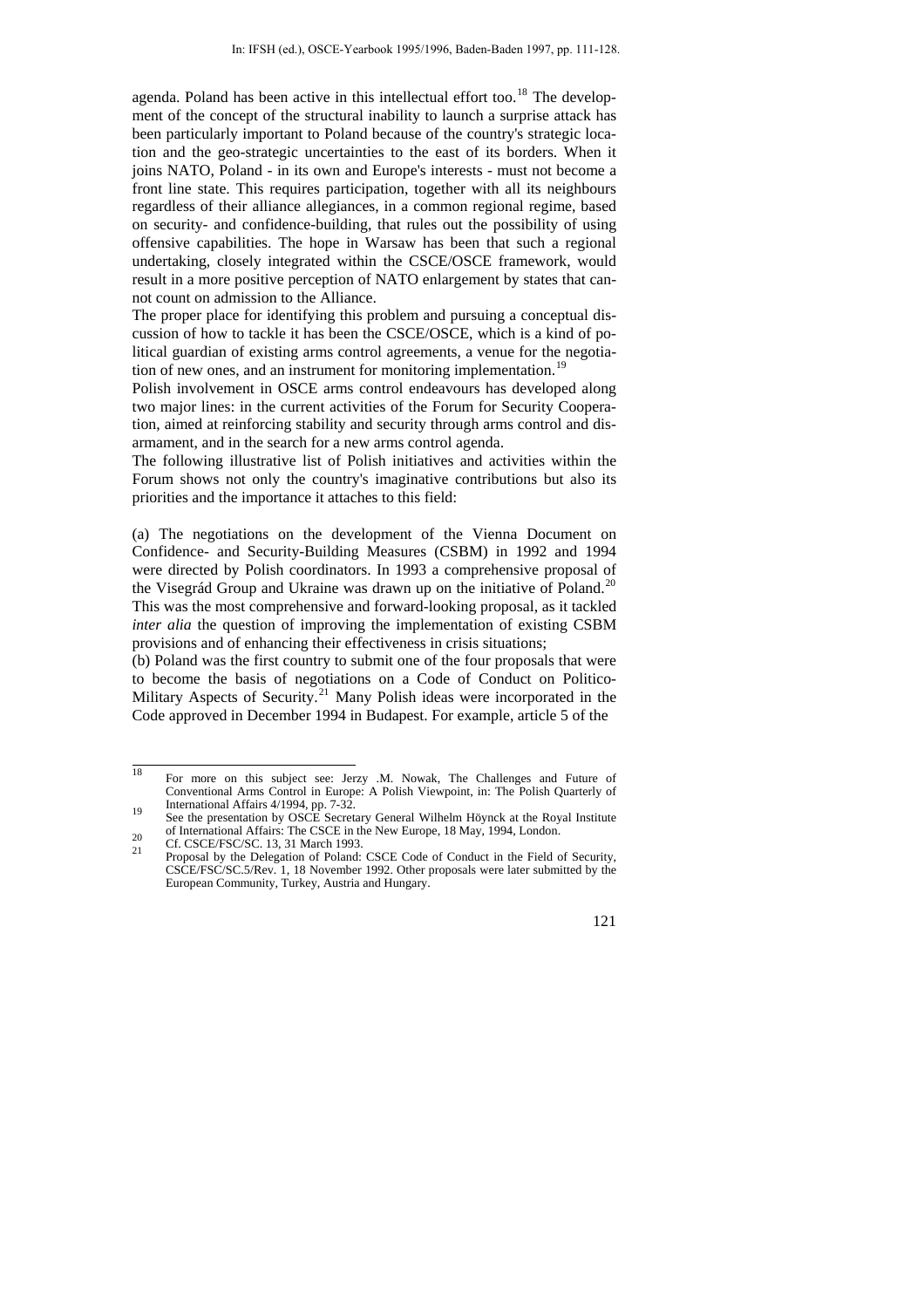Code reflected the Polish concept of solidarity with States whose security may be under threat. In addition, the sovereign right of every State to belong or not to belong to an alliance and to change its status in this respect was also reaffirmed, thus strengthening the European security concept, which is rooted in a system of mutually supporting institutions. It is an example of Poland's developing a network of so-called "soft security guarantees", which cannot be neglected by States staying outside viable alliances;

(c) Although problems of cooperation in "force planning" (defence policy, structure of personnel, system for the mutual clarification of doubts and problems) represented uncharted territory for the new democracies, Poland and Hungary submitted joint proposals of their own aimed at increasing transparency in military matters and encouraging cooperation in the estab-lishment of civilian control over armed forces.<sup>[22](#page-11-0)</sup> Many of these ideas were later reflected in common decisions of the Forum for Security Cooperation at the end of 1993;

(d) Poland also took an interest in negotiations on stabilization measures for local crisis management in an awareness of their potential usefulness in future conflict prevention and crisis management efforts. The Polish negotiator, Adam Kobieracki, was elected negotiations coordinator and, despite difficulties, brought matters to a successful conclusion in December 1993;

(e) Poland also contributed to the OSCE arms control philosophy by presenting the first paper on a possible *regional* CSBM agreement.[23](#page-11-1) This proposal, generally referred to in the corridors of the Vienna Hofburg as the "*Kaliningrad Model*", covered several areas of possible regional cooperation: information exchange (the novelty here being the inclusion of naval forces - hence the association with Kaliningrad), military contacts, verification, inspections etc. The Polish proposal was a starting point for efforts to organize a Baltic table within the Forum for Security Cooperation dealing with Security- and Confidence-Building Measures (CSBM) in the area; this idea took concrete form in spring 1996, also in response to a specific Polish initiative. Before that, in recognition of its active role, Poland was offered the chairmanship of the Seminar on Regional Arms Control in the OSCE area, which gave an intellectual boost to the concept of regional undertakings. $^{24}$  $^{24}$  $^{24}$ 

Finally, Poland also played an innovative role in developing a future OSCE arms control agenda that would encourage shaping a joint responsibility for military security, the improved implementation of existing agreements, and

<span id="page-11-1"></span><span id="page-11-0"></span> $\frac{22}{23}$  Polish and Hungarian working document, dated 17 December 1992 (mimeographed).<br>Illustrative Regional Confidence- and Security-Building Measures Complementary to the Vienna Document 1992. Contribution by Poland to Possible Regional Arms Control

<span id="page-11-2"></span>Negotiations, FSC/CSCE Doc. 385, Vienna, 22 June 1994. 24 See the Chairman's Summary: FSC Seminar on Regional Arms Control in the OSCE Area, REF.FSC/185/95, 18 July 1995.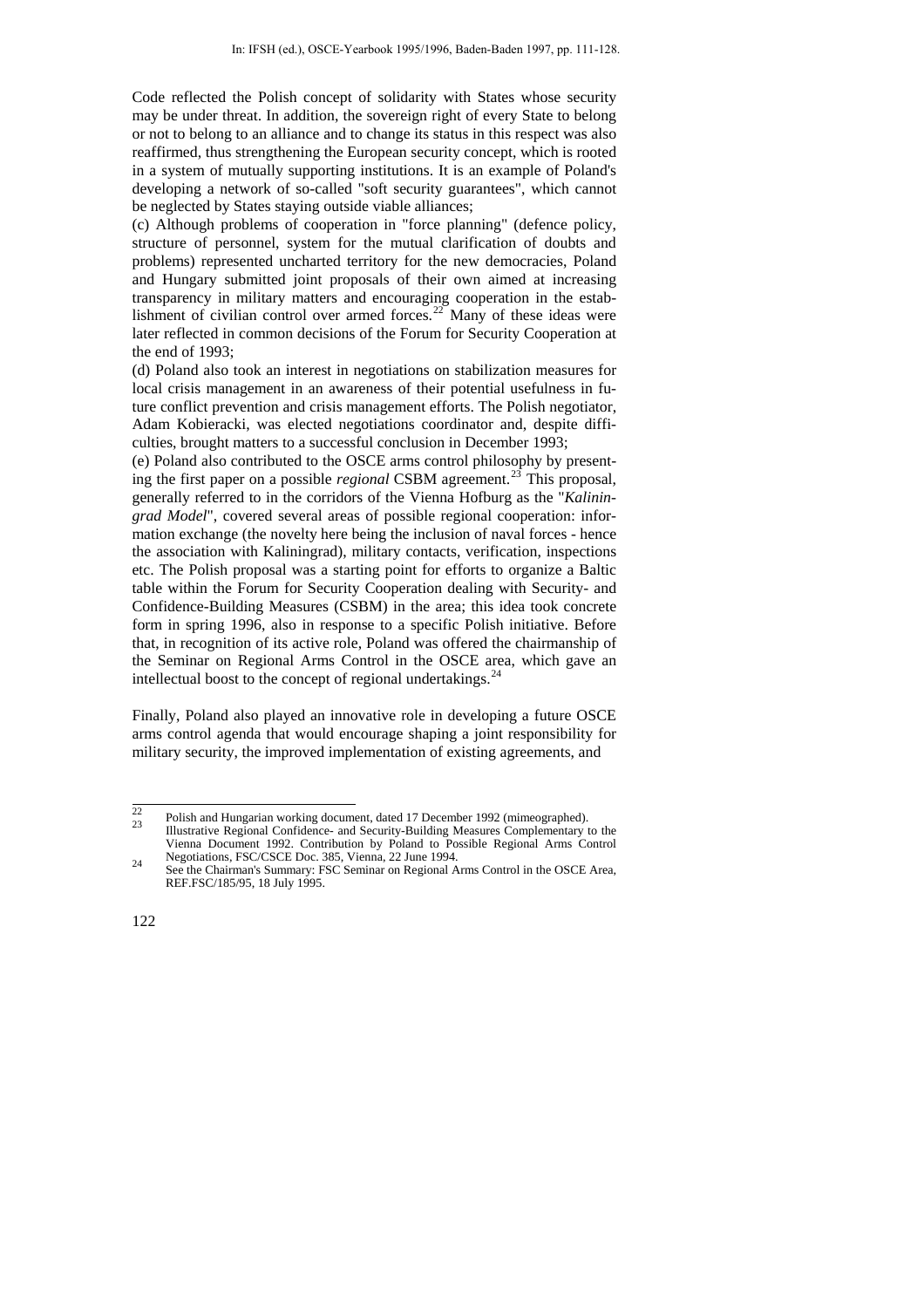limitations on military capabilities and activities. These were the basic premises of the comprehensive Polish proposal presented by the Polish Foreign Minister, Andrzej Olechowski, in September 1994 in Vienna.<sup>[25](#page-12-0)</sup> It expressly stated that future negotiations should be "based on the concept of national, not bloc military capabilities" and suggested a number of common endeavours in dealing with destabilization on a regional scale, modernization of weapons and equipment, violations of existing agreements etc. Emphasis put on excessive and destabilizing local concentrations of armed forces and armaments reflected Polish interest in a gradual lessening of the military role played by the Russian Kaliningrad district.

The Polish document represented a starting point for discussions on the future arms control agenda. It was a major factor in the emphasis placed on the topic of disarmament at the so-called "Weimar Triangle" talks between the Foreign Ministers of France, Germany and Poland in Bamberg and in the drafting of a special declaration on this question.<sup>[26](#page-12-1)</sup> This document, following the necessary modifications, was later reworked into a proposal submitted by the three aforementioned states at the CSCE Review Meeting in Budapest.<sup>[27](#page-12-2)</sup> It was also helpful in the further work on this subject that was carried out in Vienna in 1995 as part of the preparation of a decision to be adopted at the OSCE Lisbon Summit in December 1996.

Polish involvement in all conceivable arms control areas within the OSCE framework demonstrates that Warsaw regards confidence-building in the military realm as a significant instrument for strengthening stability during the volatile period of change following the end of the Cold War. Arms control in its wider sense (encompassing CSBMs and military conflict-prevention measures as well) is treated in Polish conceptual thinking as one of the major pillars of a new post-Yalta order.

## *Building a New European Order*

The OSCE has lately become a forum for discussions on the need to shape a new security order in Europe, either through a time-limited process of common understandings or a single comprehensive act similar to the Vienna Congress of 1815 or the Treaty of Versailles after the First World War. These discussions are known in Vienna under the somewhat clumsy code

<span id="page-12-2"></span>November 1994.



<span id="page-12-0"></span><sup>&</sup>lt;sup>25</sup><br>Suggestions for a New Agenda for CSCE Arms Control After the Budapest Summit,<br>submitted by the delegation of Poland, CSCE/FSC/SC.29, Vienna, 7 September 1994.

<span id="page-12-1"></span>submitted by the delegation of Poland, CSCE/FSC/SC.29, Vienna, 7 September 1994. 26 Known as "Bamberg Declaration": A New Impetus to Arms Control in Europe. Joint Declaration of Foreign Ministers of Germany, France and Poland, Bamberg, 15 September 1994 (distributed in the CSCE as No. 822/94). 27 Proposal of France, Germany and Poland: Future Arms Control Agenda, CSCE/BC.15, 24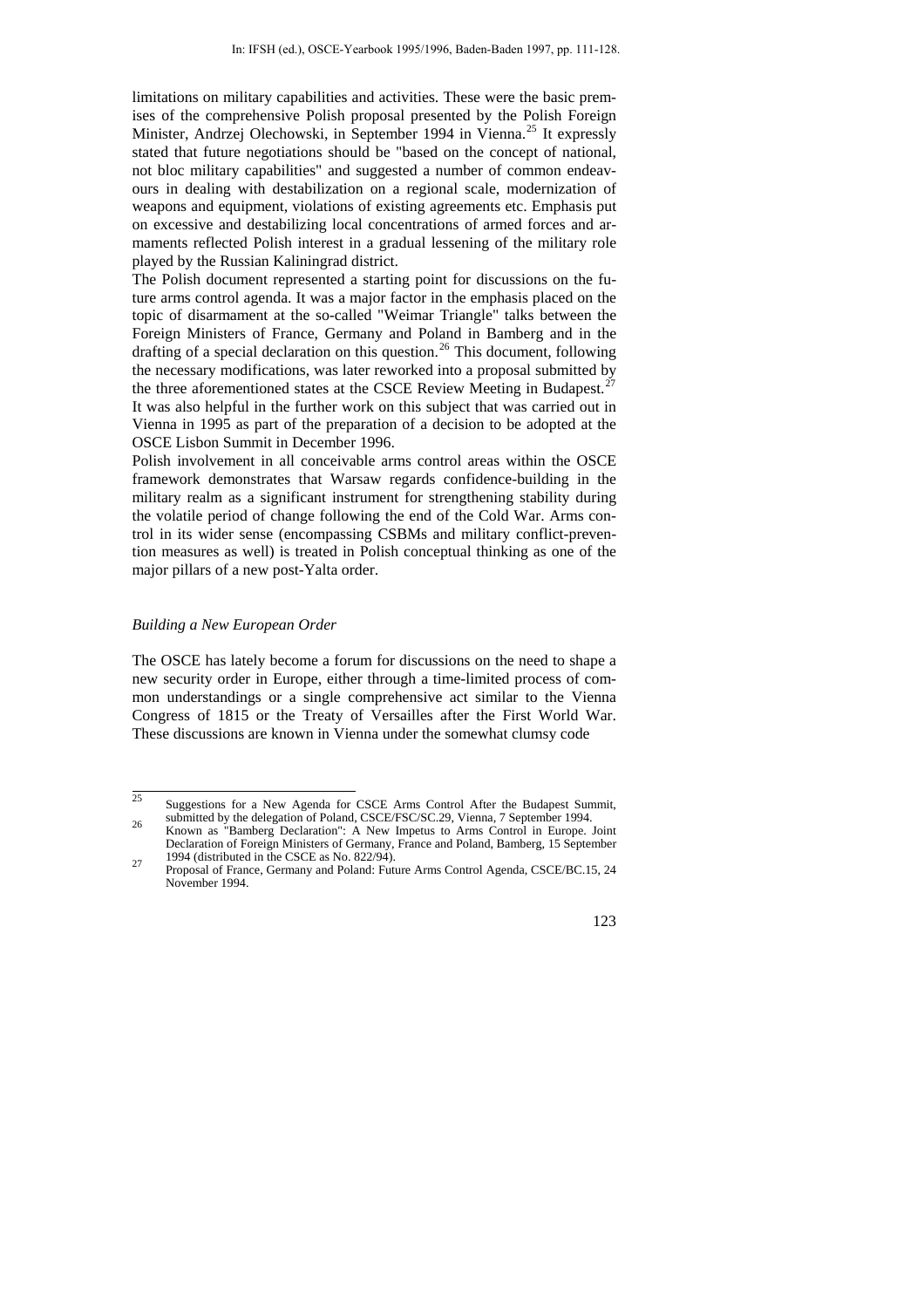name of "A Common and Comprehensive *Security Model* for Europe for the Twenty-First Century". This invention of Moscow was seen from the outset in Warsaw and other Central and Eastern European capitals, on the one hand, as an instrument to guarantee and legitimize Russia's influence on efforts to reshape the new European order or "new deal" and, on the other, as an opportunity to settle comprehensively the problems of a post-Cold War Europe on a new, possibly democratic, basis. Therefore, while approving the Russian initiative in general, Polish diplomacy took care to ensure that the decision to formulate such a model (adopted by the OSCE Budapest Summit Meeting in December 1994) contained a clause clearly stating that it "will not affect the inherent right of each and every participating State to be free to choose or change its security arrangements, including treaties of alliance, as they evolve".[28](#page-13-0)

For Poland the idea of a Security Model posed a particular dilemma since Poland has had rather negative experiences with rigid systems or models, whether after the Vienna Congress (no place for an independent Poland), the Versailles Treaty (no firm security guarantees) or the Yalta agreements (purely satellite status). For this reason, Warsaw believed that work on the *Model* should rather be directed at adapting structures and ideas to changing realities. The *Model* itself should - according to Polish thinking - reflect the dynamic and evolving nature of international developments since the end of the Cold War, including eastern enlargement of trans-Atlantic structures.

Seen from the Polish perspective, what has been mainly at stake in the efforts to work out a Security *Model* is the future place of Russia and Central Europe in the new order. After the 1989 "Autumn of Peoples", the countries of Central Europe have reappeared on the international stage - this time not as *subordinate* but as *coordinate* components of international relations, in search of an appropriate and stable place in Europe. Their basic concerns and dilemmas may be described as follows:

- how to remove the remnants of the former division of Europe and the vestiges of subordination to the Soviet Union;
- how to respond to the ambitions of the nations of the region to join Western European and trans-Atlantic structures and to escape from a "grey zone";
- how to avoid the trap of turning Central Europe into a "front line" area when NATO enlarges eastwards;
- how to mould their new relations with Russia on a basis of sovereign equality and mutual respect and how to involve positively Russia and Ukraine in a new political order, assist their evolution along democratic lines, and prevent their possible self-imposed isolation;

<span id="page-13-0"></span> <sup>28</sup> CSCE Budapest Document 1994, cited above (Note 13), Chapter VII, p. 95.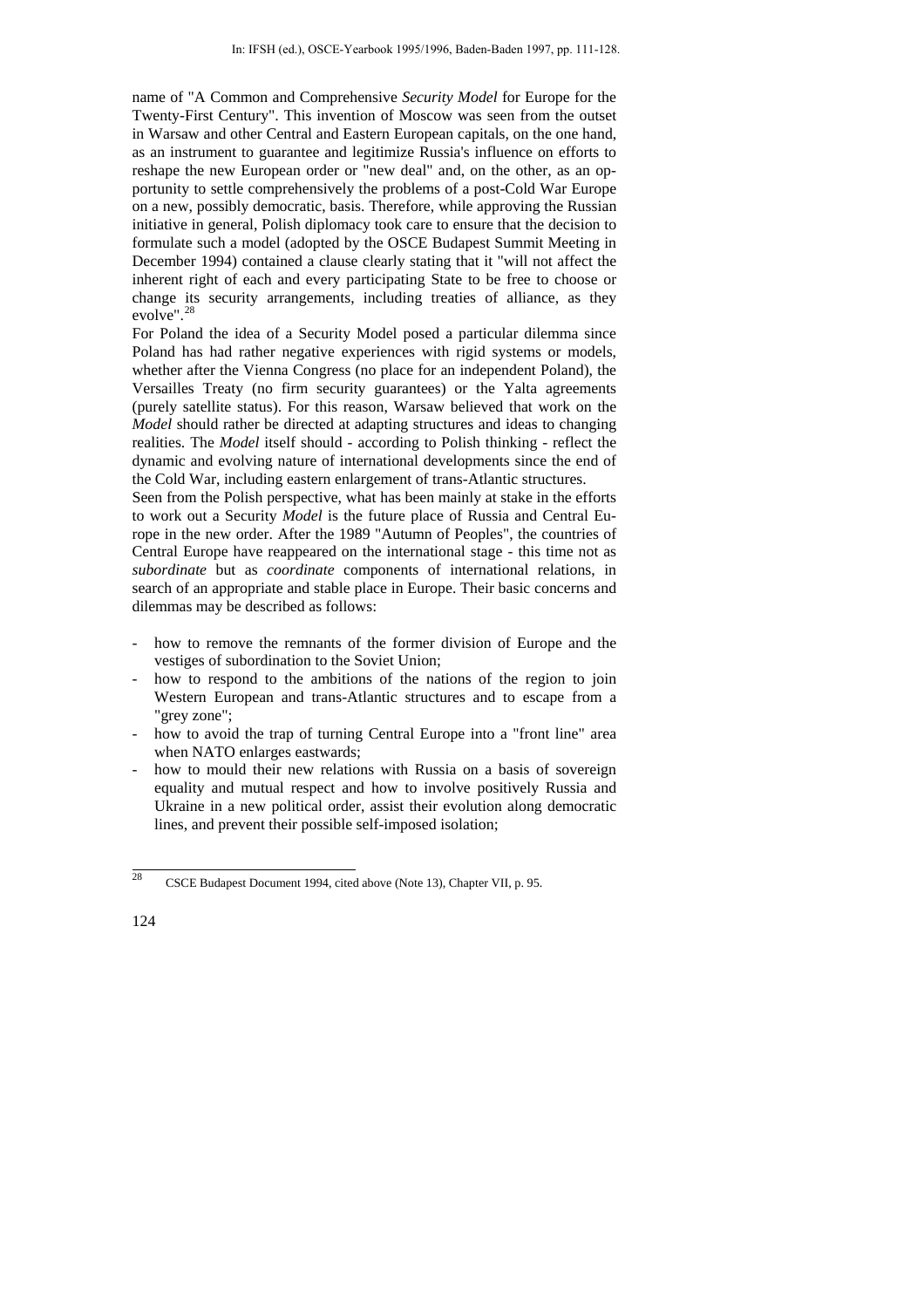how to accommodate the USA as an active participant in European affairs and prevent a return to traditions of isolationism in Washington.

One of the common concerns shared by Poland and other countries of the region was to take into account Russia's legitimate interests while preventing them from becoming the sole focus of attention, as in fact they were in the eyes of the Western powers. Another concern was to avoid a situation in which the debate on the *Model* might be transferred to the more intimate, powerful triangle of the three major players in the OSCE: the United States, the European Union and Russia; were that to happen, one could not rule out the possibility that discussions on the *Model* might be used to legitimize internationally decisions agreed in advance among the three. Preventing this kind of development depends on the active involvement and imagination of all the partners. Therefore, from the very beginning Poland has taken active positions in the discussions on the *Model*, trying to contribute ideas of its own and prevent the affirmation of others that might be detrimental to the interests of Central Europe and the democratic nature of the entire enterprise. This approach was manifested in an initial, comprehensive and official Polish statement on this issue at the OSCE Senior Council Meeting in March 1995 in Prague.<sup>[29](#page-14-0)</sup> While calling for a pragmatic and "evolutionary process", Poland emphasized that a new *Model* should be based on existing institutions and organizations, which "should determine for themselves their functions, operations and direction of evolution". It was re-emphasized that the *Model* should not "constrain the free development of such organizations' policies, activities and membership" or lead to a hierarchy of security institutions in Europe. The Polish statement also listed the *Model's* objectives: to face up to new challenges to common security, to enhance stability in the OSCE area, to prevent ethnic conflicts, to avert the possible renationalization of national security policies, to improve international norms and standards of behaviour and ensure their respect, to strengthen the existing military order in Europe and arms control regimes, and to assist in the process of economic and political transformation of the new democracies. In this context, the Code of Conduct on Politico-Military Aspects of Security was referred to as a possible starting point for "the establishment of the entire pattern of genuine solidarity and partnership among all OSCE States".

It was not so intended, but - as some academicians have hinted - the Polish vision of a new security model actually became a counterpart to Russian proposals.[30](#page-14-1) The Polish position on the *Model* was further elaborated during the

125

<span id="page-14-0"></span><sup>&</sup>lt;sup>29</sup> Statement by Ambassador Dr. Andrzej Towpik, Political Director and Under-Secretary of State in the Ministry of Foreign Affairs of Poland on the Common and Comprehensive Security Model for Europe for the Twenty-First Century (OSCE Senior Council, Prague, 31 March 1995; mimeographed). 30 Michael Michalka, Restructuring European Security, in: Transition 11/1995, p. 9.

<span id="page-14-1"></span>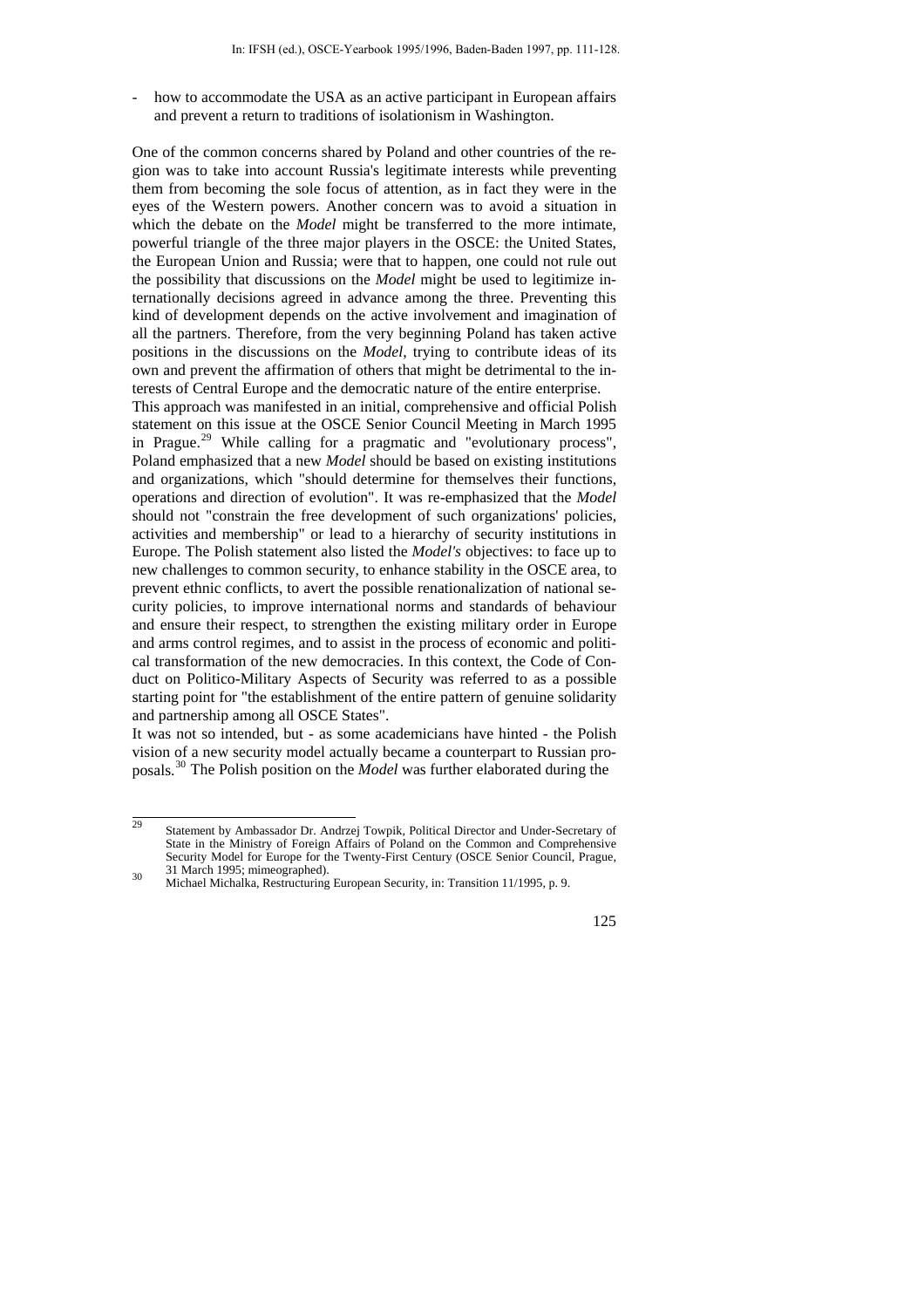discussions and work at the Hofburg in Vienna. This position contained three major points as the "foundations" of Polish thinking on this subject:

- 1. the erection of a new democratic order in Europe based on the rule of law, fundamental moral values and solidarity;
- 2. the development of a flexible European architecture based on four pillars: (a) an enlarged Atlantic Alliance;
	- (b) strategic agreements between NATO and Russia and Ukraine (possibly containing mutual security guarantees);
	- (c) a system of mutually supporting institutions, with the OSCE as a complementary and not an alternative partner vis-a-vis an enlarged NATO;
	- (d) an arms control regime embracing the CFE, CSBMs, the Open Skies regime and regional measures;
- 3. The development of a system of partnership and comprehensive coopera-tion in all domains.<sup>[31](#page-15-0)</sup>

Apart from the Russian vision, this has been the only other comprehensive concept of the *Model* presented in the OSCE. At the beginning of 1996, Poland felt it necessary to warn again that commitment to the *Model* should not be allowed to prevent the natural and desirable evolution of existing security arrangements, and that work on the *Model* should be conducted in parallel with "other developments towards genuine and profound partnership" (read: enlargement of trans-Atlantic structures).<sup>[32](#page-15-1)</sup> In the same statement, Poland unequivocally rejected the idea of so-called "dovetailing" or "crossed" guarantees for Central and Eastern Europe, from Russia or from Russia and NATO together, as an element to be included in the future *Model*. The reason was clear: such an arrangement would de facto legitimize the unequal status of the region and keep it within a "grey zone", a cause of many past military conflicts in Europe.

In order to guide the work into a more concrete phase, Poland, together with Hungary and Slovakia, presented an initial negotiating paper suggesting working out principles of cooperation among mutually reinforcing institutions in the field of conflict prevention in the OSCE area, drawing on the ex-

<span id="page-15-0"></span><sup>&</sup>lt;sup>31</sup> Polish Concept of the Security Model (talking points by Ambassador Jerzy M. Nowak at the Seminar on a Common and Comprehensive Security Model for Europe for the 21st

<span id="page-15-1"></span>Century, Vienna, 18-19 September 1995), REF.PC/58/95, 19 September 1995. 32 Talking points raised by Ambassador Jerzy M. Nowak at the 2nd Meeting of the Security Model Committee on general conditions for formulating the Model, PC/82/96, 26 January 1996.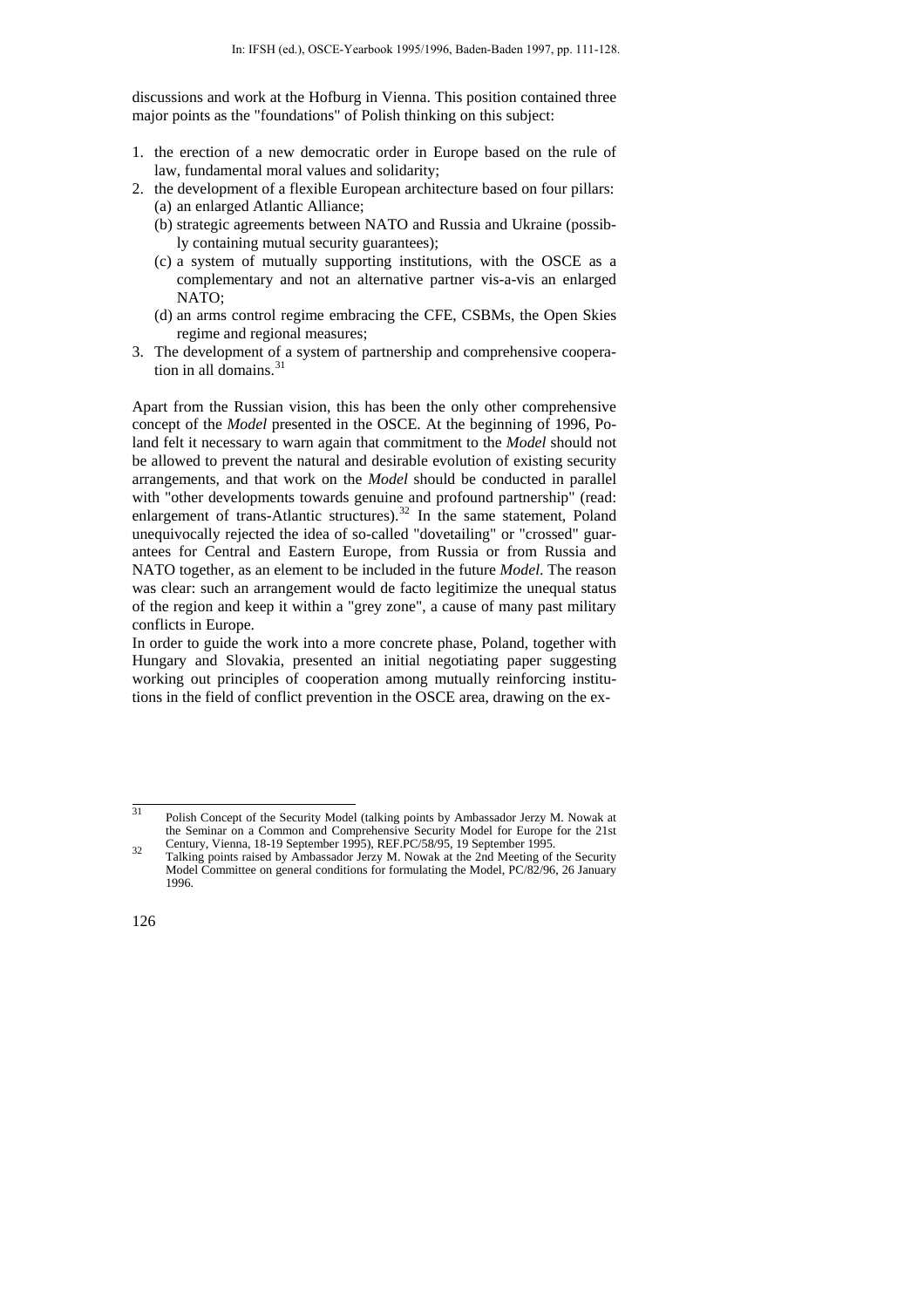periences of Bosnia and Herzegovina<sup>[33](#page-16-0)</sup>, as a part of a future paper or decision on the *Model*.

The Polish position on the *Security Model* idea and its evolution provide an interesting example of the efforts to build a Central European identity and to find a proper place for the region within the new, post-Yalta order taking shape on the continent.

#### *Conclusions*

To sum up, Polish interests in the OSCE, in the second half of the 1990s, may be described as follows:

- 1. to use the OSCE as a political instrument for the stabilization of the post-Soviet region, the strengthening of the independence of the newly emerged states, and thus the enhancement of the security of Central Europe and Poland;
- 2. to take full advantage of the OSCE's capabilities in conflict prevention and crisis management in order to develop a common system for dealing with new challenges facing Europe;
- 3. to exploit fully the OSCE's arms control possibilities so as to strengthen a new military order in Europe and, as a consequence, strategic stability throughout the continent;
- 4. to take advantage of the discussions on the *Security Model* with a view to strengthening the independent role of the Central European region and lessening Russian concerns over eastward enlargement of trans-Atlantic structures;
- 5. to have available the OSCE as one of the instruments regulating multilateral relationships in Europe and protecting smaller states against larger ones.

It was, therefore, fully understandable that the Polish President, Lech Walesa, could declare in December 1994, that Poland wants "a strong CSCE, capable of efficient and prompt action".<sup>[34](#page-16-1)</sup>

The successive architects of Poland's independent foreign policy since 1989 - Krzysztof Skubiszewski, Andrzej Olechowski, Wladyslaw Bartoszewski and Dariusz Rosati - have assigned to the OSCE a fitting, even if perhaps modest, place in the country's overall vision. It is worth mentioning that changes in

<span id="page-16-1"></span>Security Model Committee, Ref.PC/169/96, 1 March 1996. 34 Statement by the President of the Republic of Poland at the CSCE Summit Meeting in Budapest, 5 December 1994.



<span id="page-16-0"></span><sup>&</sup>lt;sup>33</sup> The OSCE Role in Conflict Prevention, Crisis Management and Post-Conflict Rehabilitation. Non-paper by the delegations of Hungary, Poland and the Slovak Republic. OSCE